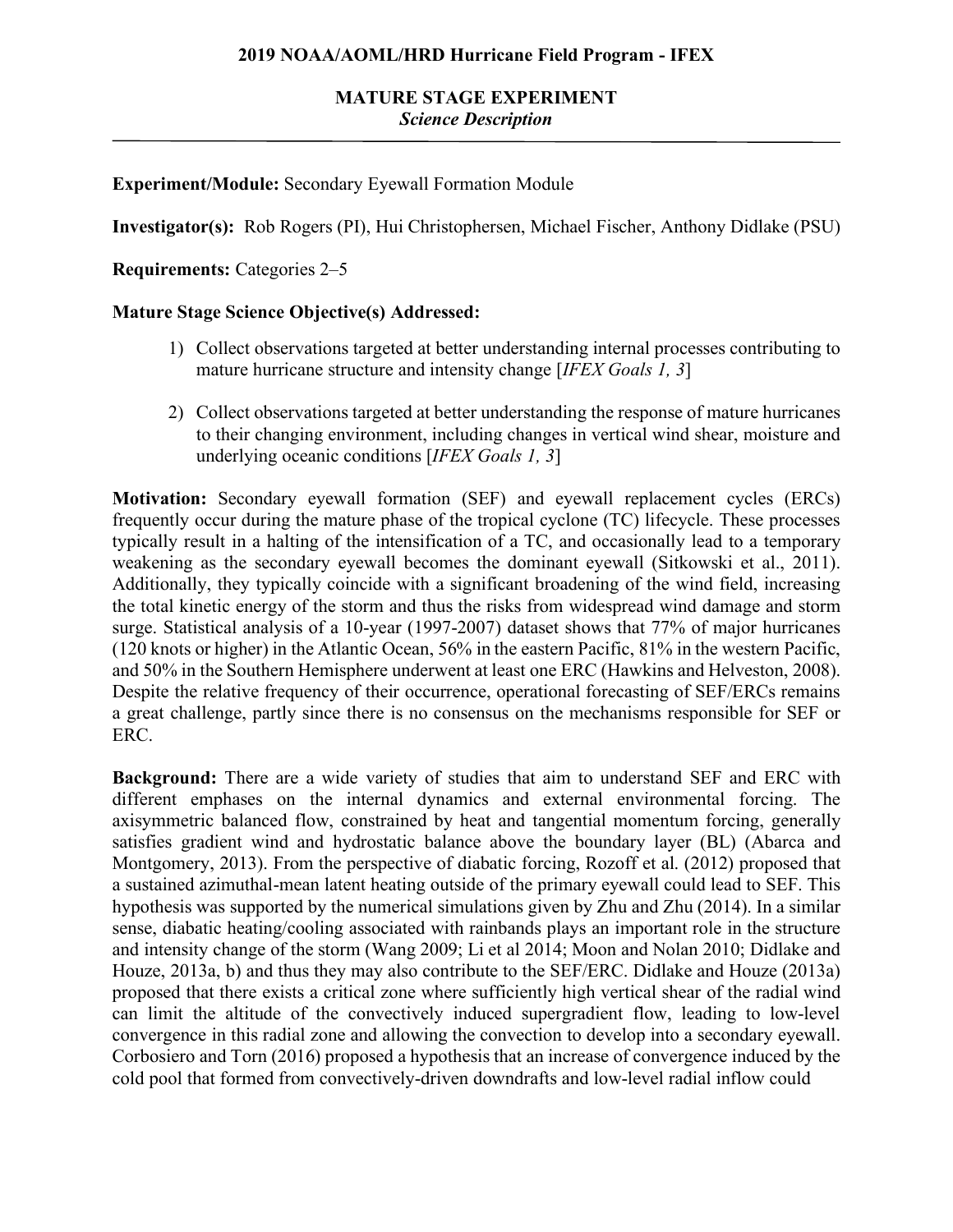# **MATURE STAGE EXPERIMENT** *Science Description*

enhance rainband convection and lead to SEF. Recently, Didlake et al. (2018) observed persistent widespread updrafts that were linked to mesoscale cold-pool dynamics in a broad stratiform rainband. They hypothesized that these mesoscale kinematics played a critical role in initiating axisymmetric SEF processes. The roles of convective and stratiform heating profiles in rainbands in modifying hurricane structure and intensity, and potentially SEF, is an area of ongoing research.

Montgomery and Kallenbach (1997) proposed that vortex Rossby wave (VRW) interaction with the mean flow may contribute to SEF. VRWs, supported by the radial vorticity gradient outside of the radius of the maximum wind (RMW), propagate from the primary eyewall radially outward until they reach their stagnation radius. At this stagnation radius, inward-moving cyclonic eddy momentum may contribute to SEF. The role of VRWs in SEF is further examined in highresolution hurricane simulations by Abarca and Corbosiero (2011). Judt and Chen (2010), by contrast, downplayed the importance of VRWs, and instead attributed the large accumulation of convectively generated PV through eddy heating in the rainband region as an essential factor for SEF.

In contrast to the balanced arguments discussed above, unbalanced dynamics in the BL have also been recognized as an important element in SEF. In this framework, the axisymmetric flow in the BL does not satisfy gradient wind and thermal wind balance. Several studies (Wu et al., 2011; Huang et al., 2012; Abarca and Montgomery, 2013) have pointed out that the precursors of SEF include the broadening of the tangential wind field and the intensification of inflow in the BL, followed by development of supergradient winds and an enhanced horizontal convergence. In-situ observations also demonstrated this existence of supergradient flow (Didlake and Houze, 2011; Bell et al. 2012). Kepert (2013) specifically examined the role of the BL in a balanced vortex framework. He proposed that the BL contributed to the SEF and ERC through a positive feedback mechanism that involves a local enhancement of the radial gradient of vorticity, frictionally forced updraft and convection. Moon et al. (2010) attributed the local vorticity enhancement from processes such as rainband convection.

To test the varying mechanisms proposed to explain SEF and ERC, it is important to obtain kinematic and thermodynamic observations near the eyewall and rainbands. In particular, since most previous analyses focus on azimuthally averaged quantities, it is important to obtain adequate azimuthal and radial sampling both near the primary eyewall and a potentially-developing secondary eyewall. For example, Abarca et al. (2016) pointed out the lack of data particularly at radial distance between 120-200 km in Hurricane Edouard (2014). Additionally, some measure of kinematic and thermodynamic structures along a rainband/developing secondary eyewall can be used to evaluate the along-band structures and dynamics that may be associated with the pertinent axisymmetric features (Wang 2009; Moon and Nolan 2010; Didlake and Houze 2011, 2013a,b; Didlake et al. 2018). Observations sampled through this module can be used to evaluate the different proposed mechanisms of SEF and ERC. Data-impact studies on TC analyses and forecasts can also be conducted using the OSSE approach to find optimal sampling strategies for the prediction of SEF/ERC. If this module is flown every 12 h (e.g., in conjunction with the TDR experiment), then the temporal resolution will provide an opportunity to evaluate the importance of the various proposed mechanisms at different stages in the evolution of the secondary eyewall.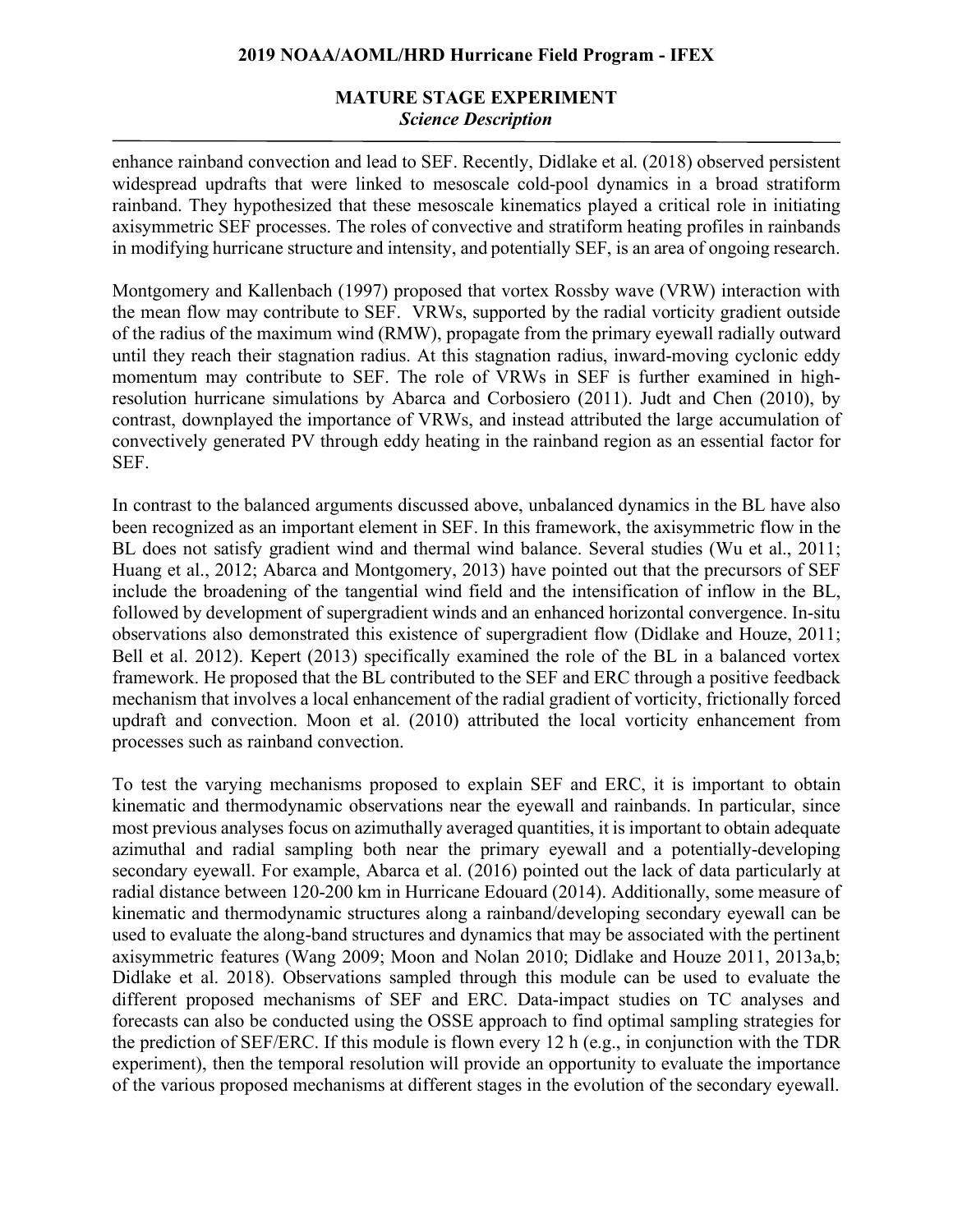## **MATURE STAGE EXPERIMENT** *Science Description*

The dataset from this module eventually will benefit our understanding of the dynamic and physical processes that are responsible for SEF/ERC.

The main objectives of the SEF/ERC module are:

- Perform analyses with sampled observations to examine key factors that are responsible for SEF/ERCs;
- Validate key features linked with different hypotheses of SEF/ERCs using observations;
- Conduct OSE/OSSE studies to optimize sampling strategies for improving SEF/ERC predictions;
- Improve understanding of the dynamic and physical processes of SEF/ERCs.

## **Hypotheses:**

- 1. Secondary eyewall formation may be determined by the dynamical nature of rainband convection. Different convective and stratiform rainband features have varied dynamics that may provide unique and important contributions to different but valid SEF processes. Such rainband convection could be tied to boundary layer feedback processes that further strengthen the developing secondary eyewall.
- 2. Secondary eyewall formation could be attributed to an unbalanced boundary layer (BL) spinup paradigm. The precursors of SEF include the broadening of the tangential wind field and the intensification of inflow in the BL, followed by development of supergradient winds and an enhanced horizontal convergence.

# **Aircraft Pattern/Module Descriptions (see** *Flight Pattern* **document for more detailed information):**

This module focuses on mature hurricanes (e.g., category 2 or stronger) with a well-defined eye as seen in visible, infrared, and microwave satellite imagery. Sampling can be achieved in combination with the P-3 Doppler Wind Lidar, Coyote UAS, P-3 and G-IV dropsondes.

**P-3 Pattern 1:** This pattern is a combination of a Rotated Figure-4 with an inward spiral leg, where the spiral leg follows a prominent rainband complex that appears likely to initiate secondary eyewall formation.

**P-3 Pattern 2:** This pattern is a combination of a Rotated Figure-4 with a circumnavigation in the moat region, which targets both the moat and the strengthening secondary eyewall after it has apparently formed.

**G-IV Pattern 1:** This pattern is a circumnavigation that samples the TC environment outside of the rainband complex before or during secondary eyewall formation.

**Links to Other Mature Stage Experiments/Modules:** This module can generally be flown in conjunction with TDR Experiment survey patterns, with the addition of either a spiral pattern (Pre-SEF) or moat circumnavigation (Post-SEF) added onto the survey. The module can also be flown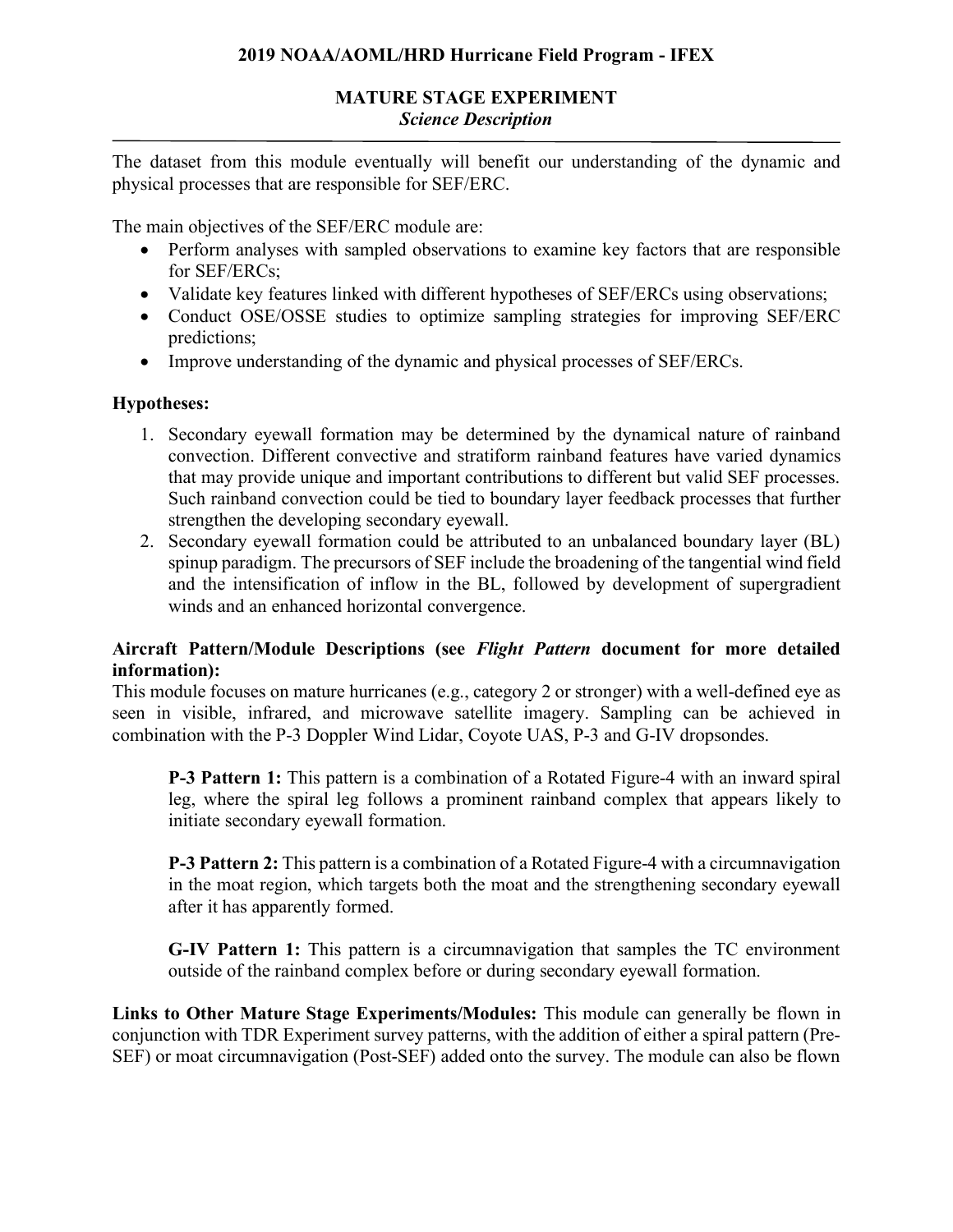## **MATURE STAGE EXPERIMENT** *Science Description*

in conjunction with the following *Mature Stage* experiments: TCDC Experiment, TC in Shear Experiment, Synoptic Flow Experiment, and NESDIS Ocean Winds.

**Analysis Strategy:** Data collected by the pre-SEF module can be used to diagnose different roles in SEF. Specifically, rainband horizontal/vertical velocities can be calculated from Doppler radar and dropsonde measurements; gradient wind (and departures thereof) within and above the BL can be calculated from dropsondes; tangential winds and vorticity can be calculated from dropsonde, Doppler radar, flight-level, and DWL measurements; and moist static energy calculation, can be calculated from dropsondes. Observations that are collected can also be used to conduct data impact studies as well as provide insights for OSSE studies. Data measured by the post-SEF module would be useful to diagnose the formation and characteristics of the moat region and its role in ERC.

### **References:**

- Abarca, S. F., and K. L. Corbosiero, 2011: Secondary eyewall formation in WRF simulations of Hurricanes Rita and Katrina (2005). *Geophys. Res. Lett.,* **38**, 1–5.
- Abarca, S. F., and M. T. Montgomery, 2013: Essential Dynamics of Secondary Eyewall Formation. *J. Atmos. Sci.,* **70**, 3216–3230.
- Abarca, S. F., M. T. Montgomery, S. Braun, and J. Dunion, 2016: Secondary Eyewall Dynamics as Captured by an Unprecedented Array of GPS Dropsondes Deployed into Edouard 2014, 32nd Conf. on Hurricanes and Tropical Meteorology, San Juan, PR.
- Bell, M. M., M. T. Montgomery, and W.-C. Lee, 2012: An Axisymmetric View of Concentric Eyewall Evolution in Hurricane Rita (2005). *J. Atmos. Sci.,* **69**, 2414–2432.
- Corbosiero K. L., and R. D. Torn, 2016: Diagnosis of Secondary Eyewall Formation Mechanisms in Hurricane Igor (2010), 32nd Conf. on Hurricanes and Tropical Meteorology, San Juan, PR.
- Didlake Jr., A. C., and R. A. Houze, 2011: Kinematics of the Secondary Eyewall Observed in Hurricane Rita (2005). *J. Atmos. Sci.,* **68**, 1620–1636.
- Didlake, Jr., A. C., and R. A. Houze, 2013a: Convective-Scale Variations in the Inner- Core Rainbands of a Tropical Cyclone*. J. Atmos. Sci.,* **70**, 504–523.
- Didlake, A. C., and R. A. Houze, 2013b: Dynamics of the Stratiform Sector of a Tropical Cyclone Rainband. *J. Atmos. Sci.,* **70**, 1891–1911.
- Didlake, A. C., Jr., P. D. Reasor, R. F. Rogers, and W.-C. Lee, 2018: Dynamics of the transition from spiral rainbands to a secondary eyewall in Hurricane Earl (2010). *J. Atmos. Sci*., **75**, 2909–2929, doi:10.1175/JAS-D-17-0348.1.
- Hawkins, J. D., and M. Helveston, 2008: Tropical cyclone multiple eyewall characteristics. Preprints, 28th Conf. on Hurricanes and Tropical Meteorology, Amer. Meteor. Soc., Orlando, FL.
- Huang, Y.-H., M. T. Montgomery, and C.-C. Wu, 2012: Concentric Eyewall Formation in Typhoon Sinlaku (2008). Part II: Axisymmetric Dynamical Processes*. J. Atmos. Sci.,* **69**, 662– 674.
- Judt, F., and S. S. Chen, 2010: Convectively Generated Potential Vorticity in Rainbands and Formation of the Secondary Eyewall in Hurricane Rita of 2005. *J. Atmos. Sci.,* **67**, 3581–3599.